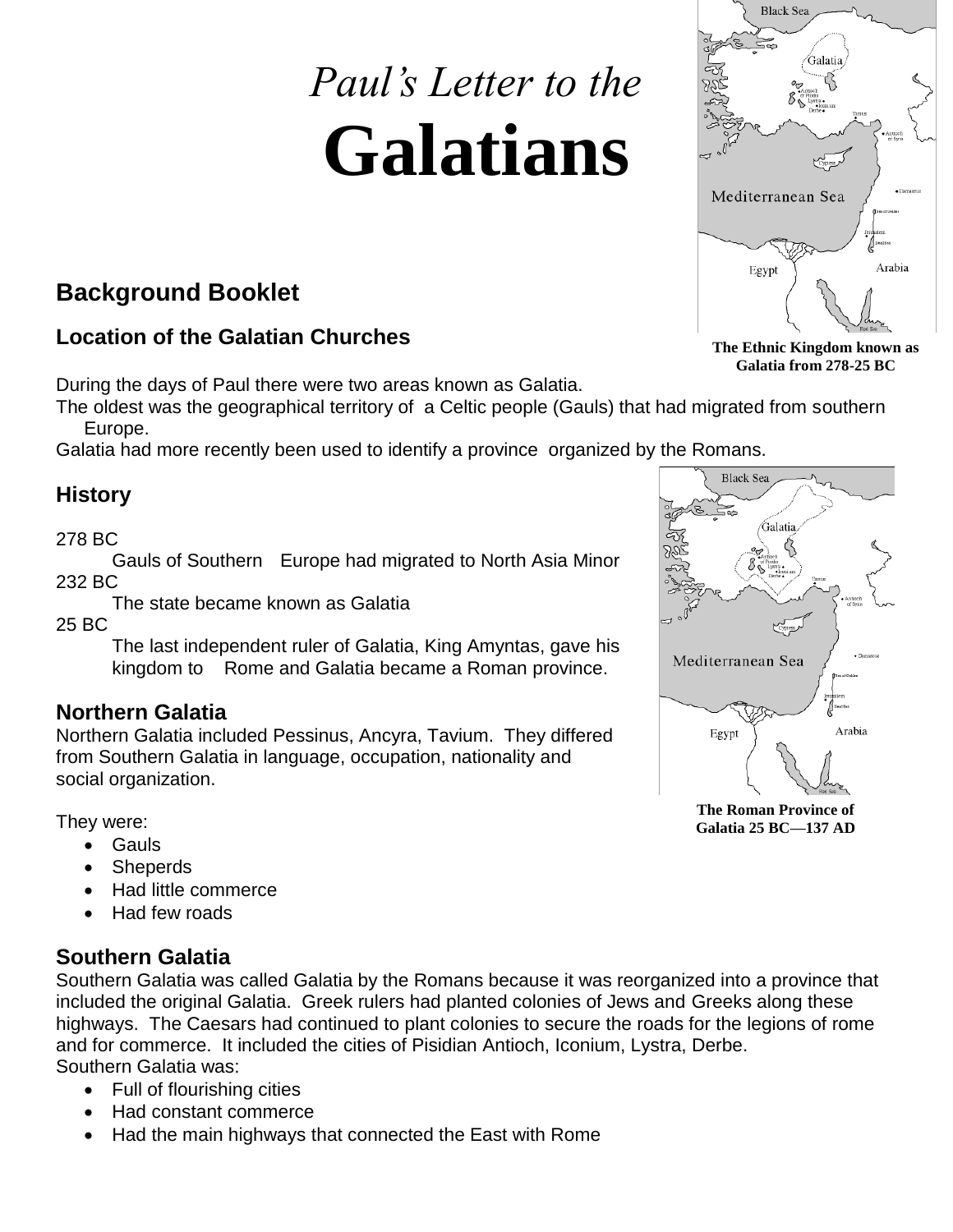## **Religious Background**

Religion in Southern Galatians cities was more oriental than Greek and involved degraded sensuous worship.

Greek philosophy and Roman morality demanded higher expectations from human's duty and government than the Eastern religions provided.

Jewish synagogues had spread into these areas and gave an alternative option that included truth and holiness.

The Gentiles could received the standard of truth and holiness from Judaism, but did not embrace the temple and sacrifices.

## **Paul's Message**

Paul's message included faith in Christ, deliverance from the corrupt world system and Jewish ethics.

Paul's message brought salvation to the Gentiles, but at the same time unraveled the core of Judaism (the law, temple and sacrifices.)

## **Paul's Audience**

The people who heard Paul's message in this case where the citizens of southern Galatia. They were Greeks and Jews and not Gauls. They were citizens of flourishing cities on the highways of commerce and government.

## **Paul's Use of Roman Roads**

Acts 13:4-14:28

Paul sailed to Perga

He then took the highway to Pisidian Antioch.

This highway continued into Ephesus to the West.

Paul's intention appears to be to take the road into Ephesus. (He could have gone by sea but the autumn seas are rough.)

If he had planned to go through Galatia he would have went by land up through Tarsus as he did on his second trip.

But, instead of going on into Ephesus, Paul turned and went into southern Galatia. The reason is in Gal. 4:13.

## **Roman Roads**

The Roman road system was quite remarkable in its extent - from throughout Britain in the west, to the Tigris-Euphrates Rivers (today Iraq) in the east, and from the Danube River in central Europe to as far south as North Africa. The total length of hard-surfaced highways constructed by the Romans has been estimated to be well over 50,000 miles (80,000 kilometers), much of which is still visible today after so many centuries.

Some of the most famous Roman Roads right in Italy were the 160 mile (260 kilometers) Via Appia, or Appian Way, which ran southeast from Rome down through Tarentum, then straight to the Adriatic coast; the Via Aurelia, running northwest up to Genoa; the Via Flaminia, that ran northeast to the Adriatic; the Via Aemilia, that crossed the Rubicon; the Via Valeria, eastward from Rome; the Via Latina, that ran southeast. With Rome as the "hub" of the system, came the now-famous saying that "All roads lead to Rome."

The Roman Roads were also noted for the high quality of their construction. Most were straight, solid-surfaced, and cambered for drainage just as modern highways are today. Along with natural stone, they often used a form of concrete made from volcanic ash and lime.

The vast Roman Road system facilitated Roman military conquest. Back then there were of course no transport aircraft or trucks, so the Roman legions traveled primarily on foot. The clear road system enabled troops to move relatively quickly across what was then still the wilderness of Europe. It also made possible the efficient administration of the conquered territories.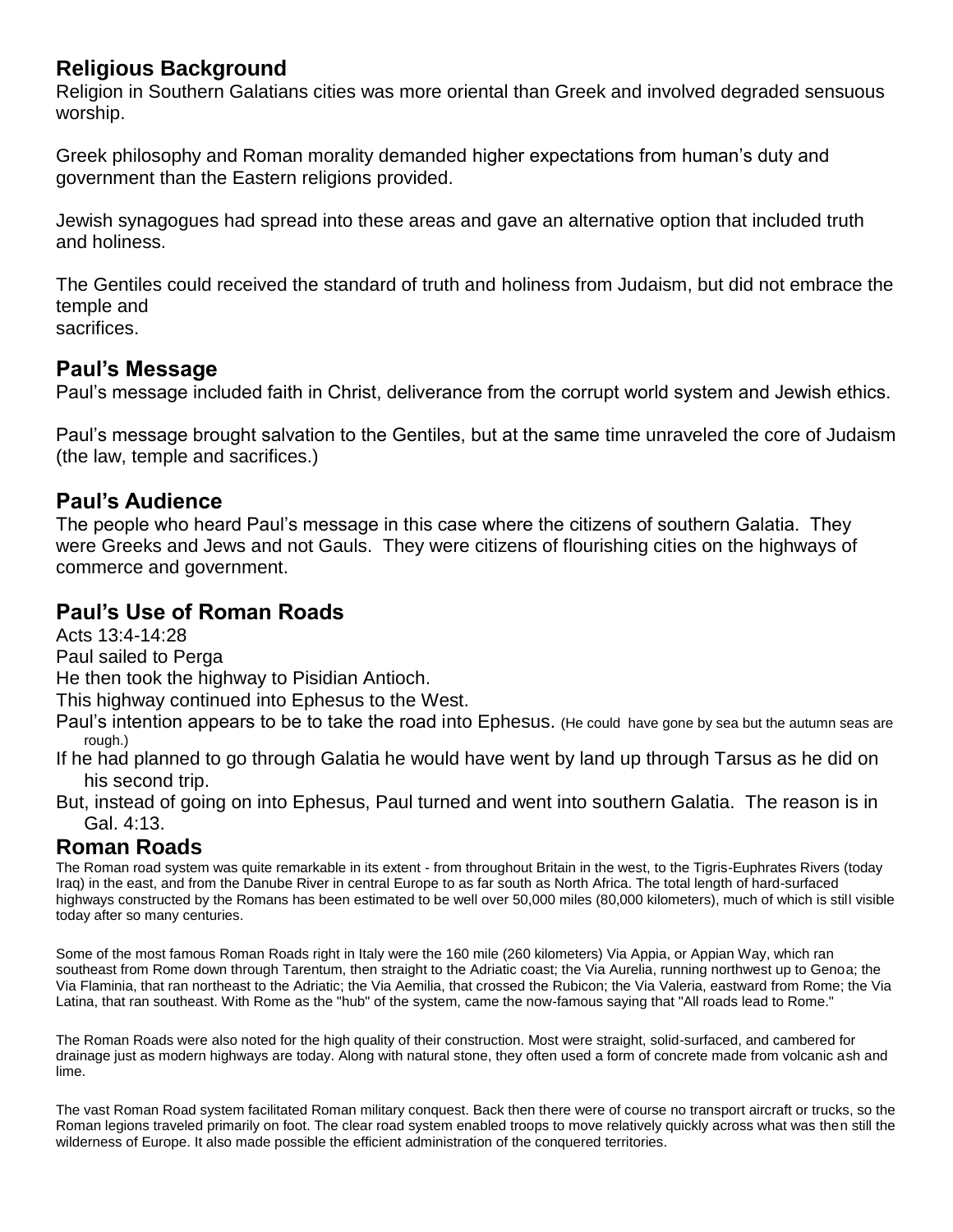The Roman Roads also served Christianity. Although the early Christians often suffered tremendous persecution from the Romans, the Roman Roads permitted the apostles and many of God's people (particularly those who held Roman citizenship) to travel much more easily, while protected by patrolling Roman troops from detachments who were stationed along the way.

The field engineer, assisted by a stake man aligned the road with a [groma](../../Downloads/groma.htm) and ran levels with [chorobates.](../../Downloads/chorobate.htm) A plow was used to loosen the soil and mark the trench *(fossa)* margins. Workmen dug trenches for a roadbed with a depth of 6 to 9 feet, carrying away the dirt in baskets.

The earthen bed was tamped firm. The foundation of lime mortar or sand was laid to form a level base *(pavimentum)*. Next came stones of about 4 to 5 in. in diameter, cemented together with mortar or clay *(statument)*. This layer could be anywhere from 10 inches to 2 feet deep.

The next course *(rudus)* was 9 to 12 inches of concrete filled with shards of pottery or stone. Atop this layer was the nucleus, a concrete made of gravel or sand and lime, poured in layers with each layer compacted with a roller. This layer was one foot at the sides and 18 inc. at the crown of the road. The curvature was to allow good drainage to the finished road.

The top course was the *summum dorsum*, polygonal blocks of stone that were 6 inches or more thick and carefully fitted atop the still moist concrete. When a road bed became overly worn, this top course was removed, the stones turned over and replaced. A road was 9 to 12 feet wide which allowed 2 chariots to pass in each direction . Sometimes the road was edged with a high stone walkway. Milemarkers indicated the distance. A cart, fitted with a **hodometer** was used to measure distances. Later maps detailed routes, miles towns, inns, mountains and rivers. The first roads were quite straight going over hills rather than around them.

## **Timeline**

- 30 AD Cross 33 Stephen Martyred 35 Paul Saved 44 James Martyred 47 Paul's First Missionary Journey 49 Jerusalem Council 50 Paul's Second Missionary Journey
- 52 Paul writes Galatians

## **Synagogue Service**

- 1) Shema
- 2) Prayer by synagogue leader
- 3) Reading of the Law and prophets
- 4) Sermon member of the congregation
- 5) Closing Blessing

## Paul's Three Missionary Sermons in Acts

In Antioch Pisidian 13:16-41

In Lystra 114:15-17

In Athens 17:22-31

## Sermon in Antioch Pisidian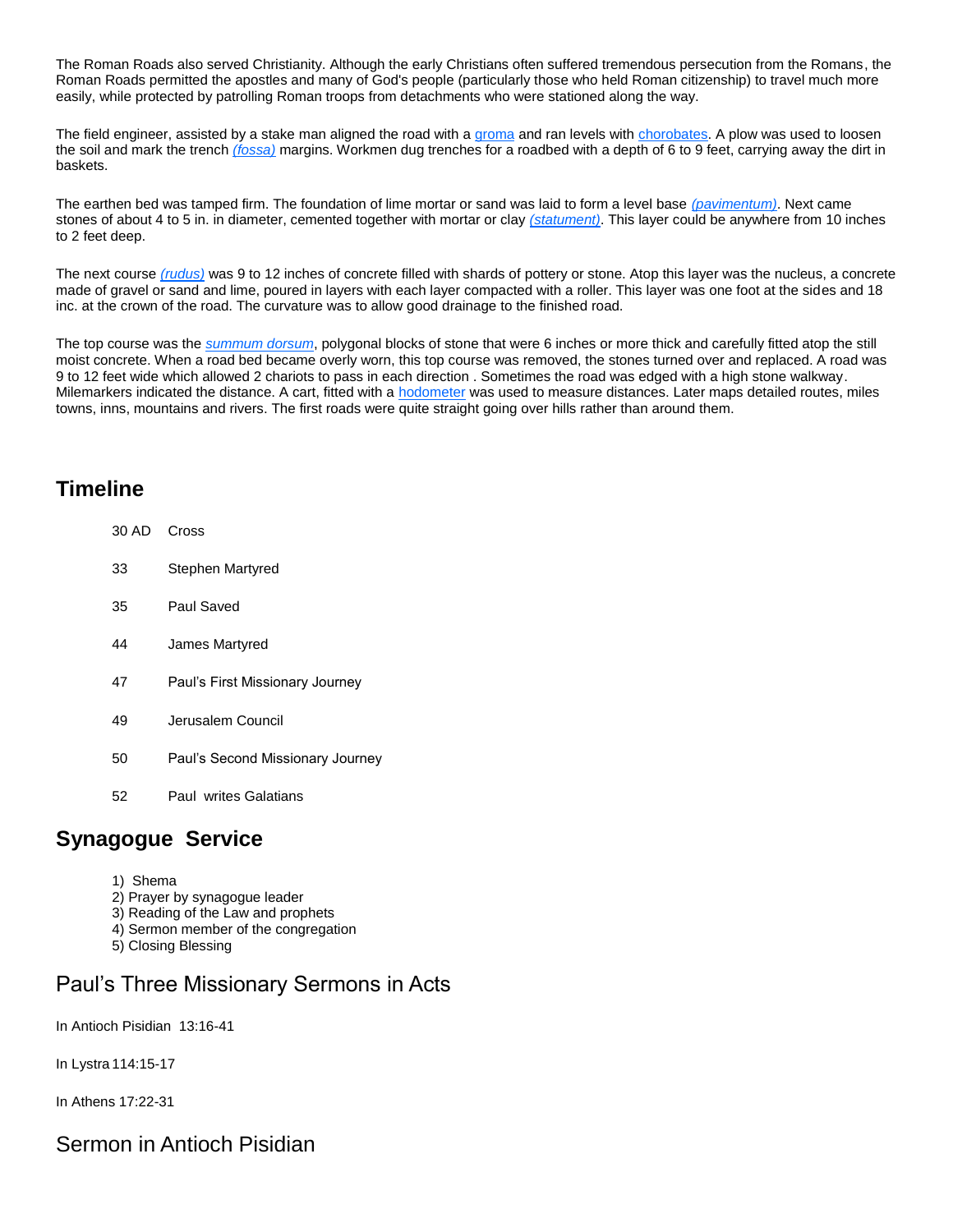13:17-20 Four points concerning the Jewish faith:

- 1) God is God of Israel
- 2) God choose Israel
- 3) Egyptian Redemption
- 4) God gave them an Inheritance

13:27-31 Four points of the Christian faith:

- 1) Jesus was crucified
- 2) Jesus was laid in a tomb
- 3) God raised Jesus from the dead
- 4) Witnesses saw him alive

# Paul Three OT Verses to Justify the Faith

Psalm 2:7 To teach the resurrection. "**Become**" is the Greek word "Gennao" and is also used in John 1:13 and John 3:5. It speaks of a new relationship.

Isaiah 55:3 It had been promised to David that his "son" would be resurrected in the next verse Paul uses, Psalm 16:10. The connection is the word "holy". First, "I will give you the HOLY and sure blessings. . ." and "You will not let your HOLY ONE see decay." The exploitation of a common term to unravel its meaning was a common practice among rabbis. Paul had been trained by the rabbis.

Habakkuk 1:5 The prophets warned that when these verses were fulfilled there would be Jews who would reject it.

"**Scoffers**" in the Greek means "one who despises; one who thinks down on another." In this case it is the word of God and the Holy Spirit being "scoffed at."

#### "**Wonder**" means to be amazed.

"**Perish**" means to be destroyed so as to vanish and disappear.

"**Told you**" means

## **First Stop in Galatia**

During Paul's first missionary trip from the great church of Antioch they first preached in the city also called Antioch but was in the province of Pisidia. This city was then called Pisidian Antioch.

The first week in the synagogue Paul preached about Christ by using Old Testament scriptures. (Acts 13:16-41)

One week later the whole city of Pisidian Antioch showed up to hear Paul's message. (Acts 13:44) This crowd obviously included Jews, but there were many Gentiles there also. The Jews were initially interested to hear Paul, but when they saw the crowds they were filled with jealousy. (13:45)

#### **Reason For Jewish Resistance**

Jealousy—Paul had gathered a huge crowd in the Jewish synagogue from the Gentile city.

Gentile Crowds—Paul was not telling the Gentiles to become Jewish proselytes. Paul was not converting people to a religious system

Gospel Message—They were against what Paul was saying (13:45)

Even today people resist the work of God because:

- 1– they are jealous
- 2– the converts are being led to God, and not led to people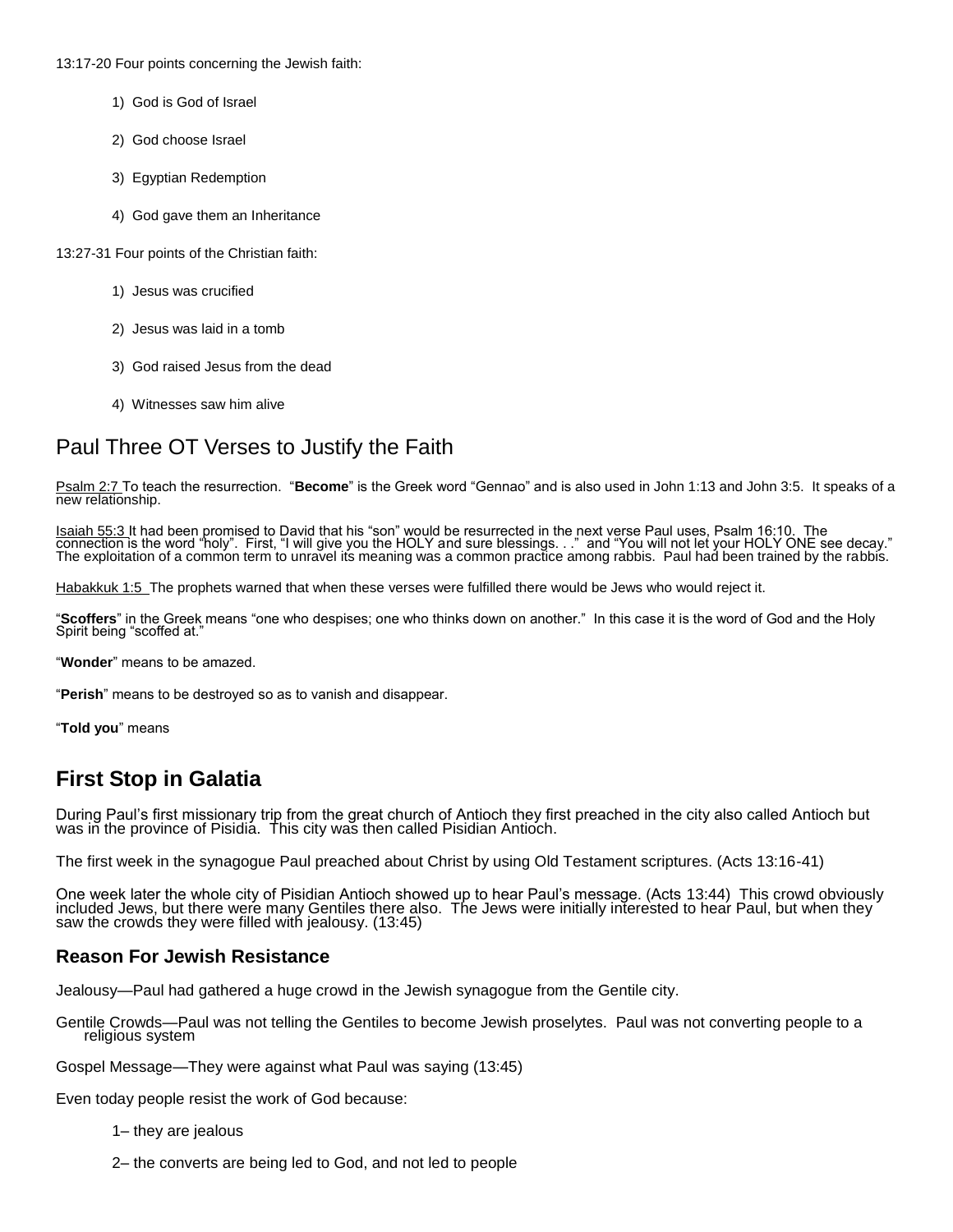3– people resist the gospel message

Acts 13:45 The Jews responded by "talking abusively". This is two Greek words. The first means "to speak against, to contradict". The second means to "blaspheme, to slander, to defame". Those that oppose God's message first begin with verbal abuse:

- 1) Contradict what God's witnesses say
- 2) Blaspheme God himself

Acts 13:46 Paul and Barnabus answered "**Boldly**". This word suggests that their response was filled with abnormal eloquence and emotion.

Paul and Barnabus said, "**We had to speak**. . ." which means it was "urgently necessary, compelling, and a pressing need." It was necessary to speak to the Jews first since it is a God ordained purpose for Israel to take the gospel to the world.

Israel's rejection of the truth of the gospel and their responsibility for the gospel released Paul and Barnabus to go directly to the Gentiles.

"**do not consider yourselves worthy of eternal life**" is an interesting phrase in 13:46. The phrase eternal life would have been understood by the Jews as a reference to the very thing they had been waiting for over the centuries. It is a reference to the Hebrew phrase "The Life of the Age to Come." It is the resurrection life.

Notice, the gospel was offered to them but they decided to reject it. The gospel forces the individual to decide. The Bible shows many examples of where the individual is responsible for their decision towards the gospel and towards God. Several points to consider:

God's judgment on man demands that man is responsible for his decisions.

Ezekiel 18:4 "The soul who sins is the one who will die." The people of Ezekiel's day had developed several theological arguments to release them from their own spiritual responsibility. Ezekiel had to teach them They were saying things like, "The way of the Lord is not just" (Ez.18:25) because God's judgment was random, pointless and had nothing to do with the peoples own hearts.

Luke 8:15— "But the seed on good soil stands for those with a noble and good heart, who hear the word, retain it, and by persevering produce a crop." Notice it was the same seed that fell on the road, the rocks, the weeds and the different kinds of soil. God sent the Word, but the individual decided.

Hebrews 6:7-10— "Land that drinks in the rain often falling on it and that produces a crop useful to those for whom it is farmed receives the blessing of God. But land that produces thorns and thistles is worthless and is in danger of being cursed. IN the end it will be burned. . . God is not unjust." Notice you can say the rain (or, God) produced the thorns and thistles, but that same rain (God) also produced a crop. The variable in this example was the seed that was in the soil. The rain (God) simply made it produce what was already there.

Hebrews 4:12 says the word of God is a "double-edged sword." The same sword can defend you or it can kill you.

There is much to consider here but our point is there is no room for hiding behind a false wall of spiritual irresponsibility. We are all responsible to how we respond to God's word. How we respond simply shows our hearts and our attitudes. The Word of God "judges the thoughts and attitudes of the heart." (Hebrews 4:12)

Paul and Barnabus said to the Jews in Pisidain Antioch "Since you reject it and do not consider yourselves worthy of eternal life, we now turn to the Gentiles.'

**13:14**—Paul and Barnabus now take a passage of scripture intended for the Jews and personalize it for themselves: "I have made you (singular in the Greek and not plural) a light for the Gentiles, that you may bring salvation to the ends of the earth."

We to should personalize the appropriate scriptures for ourselves. Today you are the light for the Gentiles. Today you are bringing salvation to the ends of the earth. Today it is up to you to either do the work or the Lord or not.

13:48 Gentiles were "glad". They began to rejoice Gentiles honored the "word of the Lord". "Honored" comes from a word that comes from "doxozw" (glory or glorify) and means to glorify and to praise. The Jews had blasphemed the word of the Lord.

#### **"All who were appointed for eternal life believed."**

"Appointed" is the word "tetagmenoi". It is the perfect passive participle of "tassw" which means "to put in place, to appoint, to arrange, to assign." It may have the sense of having been "enrolled" or "inscribed" in a book ahead of time. The perfect tense of the verb indicates a past event that is now completed or accomplished has a continuing effect or consequence in the present. The passive voice expresses that the subject receives the action of the verb. The subject (here, the believers) do not cause the action of the verb. Generally speaking, the Jews in Antioch rejected the word of the Lord and the Gentiles accepted it. These Gentiles are said to have been: "appointed for eternal life" or to have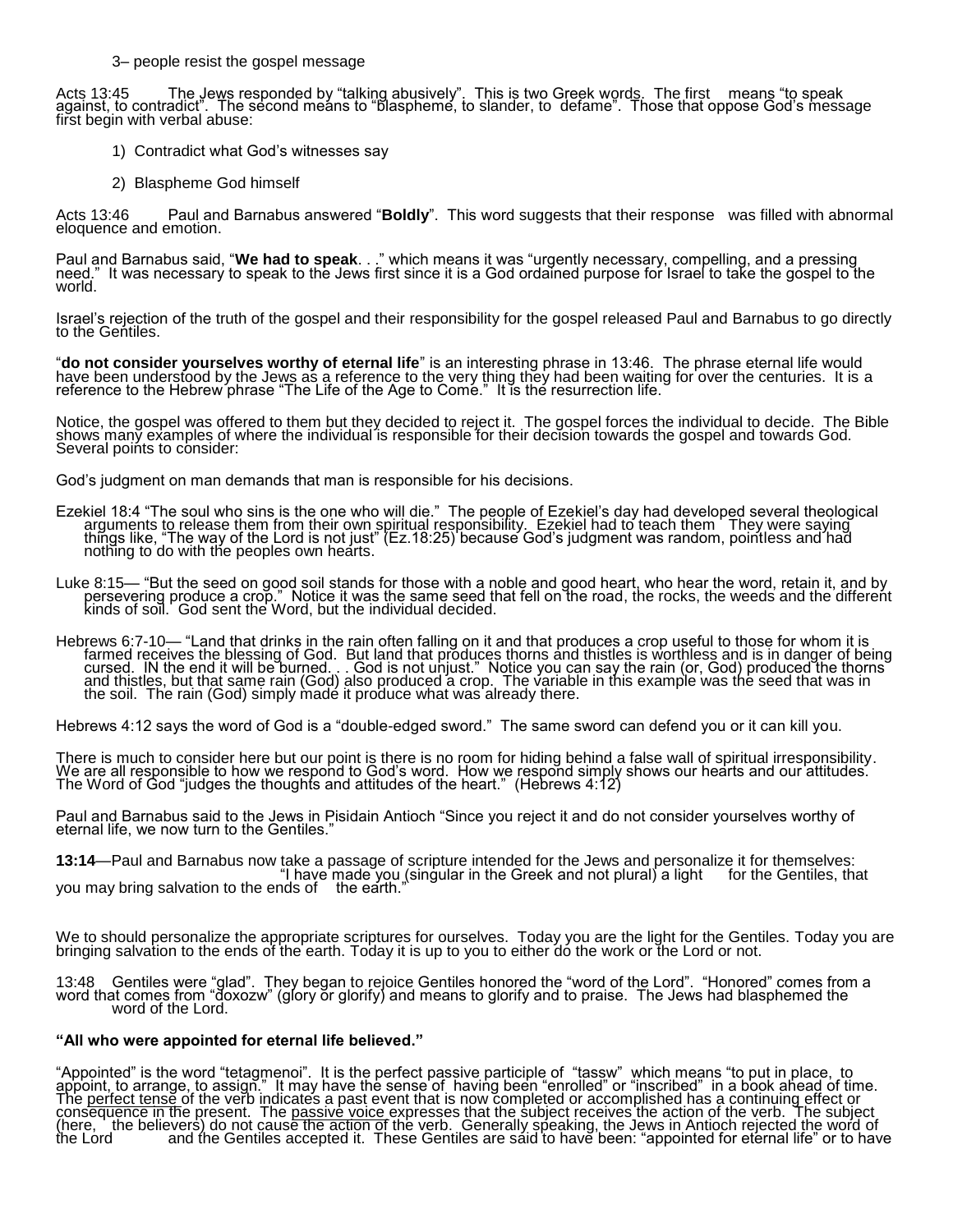been *"put in place and appointed by being enrolled in the past with the continuing effect in the present by a subject other than themselves" for eternal life and so they believed.*

## **Book of Life**

"Another book was opened, which is the *book of life*. . .If anyone's name was not found written in the book of life, he was thrown into the lake of fire."

Exodus 32:33- " 'Please forgive their sin—but if not, then blot me out of the book you have written.' The Lord replied to Moses, 'Whoever has sinned against me I will blot out of my book.' "

Psalm 69:28 "May they be blotted out of the book of life and not be listed with the righteous."

Isaiah 4:2, 3 "In that day the Branch of the Lord will be beautiful and glorious, and the fruit of the land will be the pride and glory of the survivors in Israel. Those who are left in Zion, who remain in Jerusalem, will be called holy, all who are recorded among the living in Jerusalem."

Daniel 12:1- "At that time Michael, the great prince who protects your people, will arise. There will be a time of distress such as has not happened from the beginning of nations until then. But at that time your people—everyone whose name is found written in the book—will be delivered."

Luke 10:20— "Do not rejoice that the spirits submit to you, but rejoice that your names are written in heaven."

Philippians 4:3— "I ask you, loyal yokefellow, help these women who have contended at my side in the cause of the gospel, along with Clement and the rest of my fellow workers, whose names re in the book of life."

Revelation 3:5 - "He who overcomes will like them be dressed in white. I will never blot out his name from the book of life, but will acknowledge his name before my Father and his angels."

Revelation 13:8— "All inhabitants of the earth will worship the beast—all whose names have not been written in the book of life belonging to the Lamb that was slain from the creation of the world."

Revelation 17:8— "The inhabitants of the earth whose names have not been written in the book of life from the creation of the world will be astonished when they see the beast, . . .

Revelation 21:27— "Nothing impure will ever enter it, nor will anyone who does what is shameful or deceitful, but only those whose names are written in the Lamb's book of life.

#### **Review of Book of Life:**

- Ex.32— blot out a name among names already there
- Ps 69—blotting out a mane already written; names left are righteous

Isaiah 4—book records those who are left to live in Jerusalem

- Dan.12:1—People in book will be delivered in the end
- Luke 10—disciples' names are in the book
- Phil 4— Paul's fellow workers re in the book
- Rev. 3:5— Overcomers are never blotted out
- Rev. 13:8—Names not in the book worship the beast
- Rev. 17:8—Names not written in the book from creation of world

Rev.21:27— Names in the book enter the city. Names of shameful and deceitful are not in the book.

The Book of Life may be a book of all the living, or those born into the world. Those who do not trust in Christ are blotted out.

Even in the book names are eliminated based on what they did in life.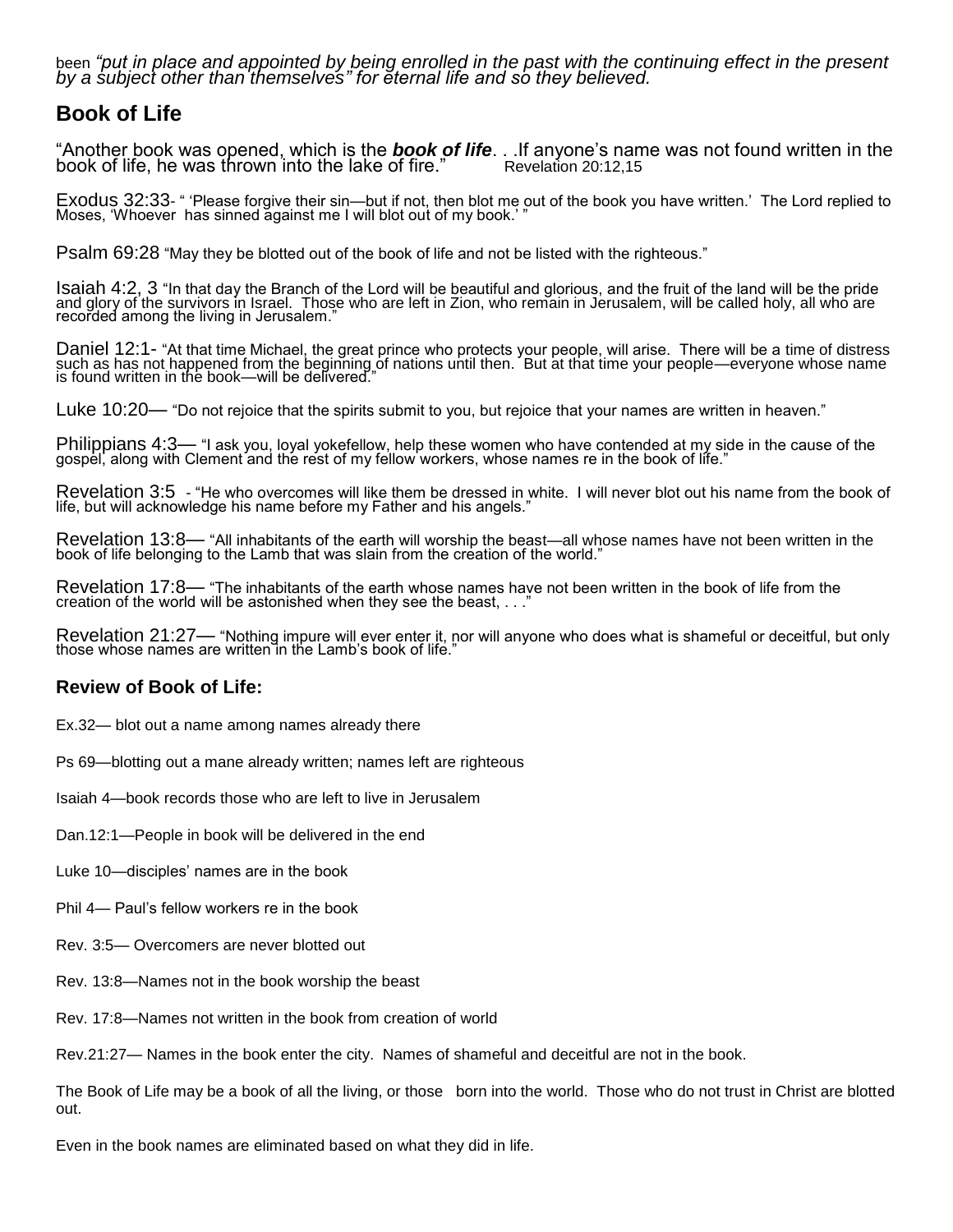## **Parts of the Book of Galatians**

**Chapters 1 and 2** Paul's personal story used to defend his **Chapters 1 and Solution** and so defend his message

**Chapters 3 and 4** Doctrinal attack on Judie's and their false message

**Chapters 5 and 6** Emphasizing the ministry (work) or the Holy Spirit in contrast to work of the flesh.

# **Reason for Writing the Book**

The Galatians do not appear to have written a letter to Paul (for he does not answer it in his letter.)

Paul does not appear to hear rumors or personal reports (for he does not question the truthfulness.)

Paul has not recently been in Galatia to see first hand (for it appears from the letter things were OK when he left.)

Most likely Paul was approached in Ephesus by accredit3ed representatives from the churches in Galatia that told him in detail the things that were happening and being said in Galatia.

# **Paul Leaves Antioch in Pisidia**

## Taking the Good and the Bad (Acts 13:49-52)

13:49 "The word of the Lord spread through the whole region."

13:50 "The Jews incited the God-fearing women of high standing and the leading men of the city. They stirred up persecution against Paul and Barnabas..." Paul and Barnabas. . ."

Just like in physics there is always an equal and opposite reaction. It always seems that about the time someone believes and accepts the gospel there is someone who is blaspheming and rejecting the gospel.

The conflict is not between Paul and the people. The issue is between the people and the God's message. Some receive it and spread it. Others reject it and try to stop it. It is always this way.

The angel told Daniel: "None of the wicked will understand, but those who are wise will understand." (Daniel 12:10)

**"God fearing women of high standing"** would have been the gentile women who had been involved in the synagogues. They were of high standing and most likely married to the leading men of the city. These women where used by the unbelieving Jews to take a bad (and a false) report back to their husbands concerning Paul and Barnabus. The husbands, or leading men of the city, would not have been directly involved with the synagogues themselves but where able to make judicial rulings concerning Paul and Barnabus' right to preach a "new" religion.

Once the Jews rejected Paul and Barnabus the Christian message lost its legal status as an accepted religion (religiio lacita). Paul and Barnabus and their Christian message where ğuickly madĕ illegal by the authorities.

This persecution was not physical but legal. It had began with verbal persecution. The word of God and those who embrace it will go through a similar sequence of persecution.

- First . . . . . . . . . Verbal Persecution
- Second. . . . . . . Legal Persecution
- Third. . . . . . . . . Physical Persecution

Through out the 1900's Christianity became increasingly criticized by groups within our culture. Beginning in the 1960's we saw Christianity attacked in the courts. Anti-Christian opinions have now become law and are being enforced in our country. As Christian "rights" decrease and laws opposing the faith increase we will soon find ourselves persecuted in the physical realm. Already, Christian symbols are illegal in public places. Do you think it will get better in our culture? Can we turn the tide of our culture? Will things continue to deteriorate? Is our mission like Paul's to convince as people to accept the gospel?

## **Paul and Barnabus's reaction**

**13:51** 1) Shook the dust from their feet in protest.

- A) A Jewish gesture of scorn and disassociation.
- B) Jesus told them to do this in Luke 9:5; 10:11: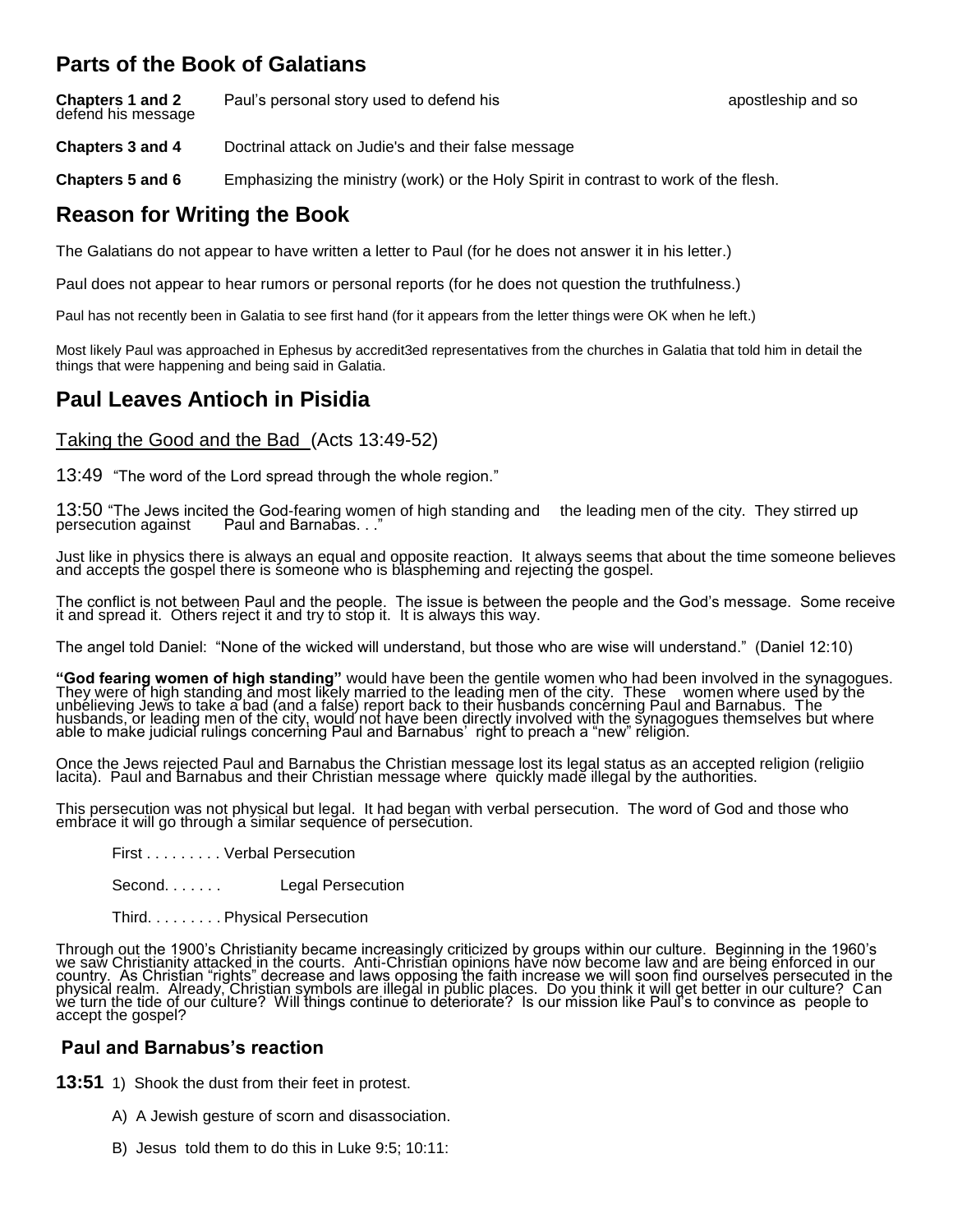C) It was customary for Jews to do this to a pagan town when they left. It was a symbol of separating themselves from the sin of those who do not worship God. For a Jew to do this to another Jew as Paul did here was the same thing as regarding them as pagan Gentiles. Paul was saying to these Jews in Antioch Pisidia that they were now left behind with out God and where now just like the unbelieveing Gentiles of the Old Testament.

**13:52** 2) The disciple s were filled with joy and with the Holy Spirit

- A) It was clear the message had been communicated because of the reaction.
- B) Many Gentiles and Jews had become believers

C) These same believers had already taken the message and began to spread it to the whole region.

# **Paul Goes to Iconium (Acts 14:1-7)**

The city was connected by a roadway to Pisidian Antioch some eighty miles to the northwest and had good lines of trade and communication. It was a Greek minded community with a significant but not dominant Jewish community. As a more democratic and Greek metropolis, resistance against Paul and Barnabas was not swift and decisive as in places with dominant leadership structures. In this city some of this community stirred up mobs against Paul's message, but Paul was evidently able to manage the unrest for a period. The team remained in place, and saw considerable success in their preaching. After a spell of success, another mob began to stir. Unlike Pisidian Antioch, where the aristocrats expelled Paul and his companion, the mob of the Hellenes was stirred and eventually threatened to stone them. Barnabas and Paul fled the city south to Lystra and Derbe.

14:1—They went to the Jewish synagogue.

14:2—A great number of Jews and Gentiles believed.

Notice: Paul did not quit. He realized the mark of success. People had heard the gospel and made a choice. So they continued. Many would consider their time in Antioch Pisidia to have been a failure.

**14:2— "Jews refused to believe.** . ." or literally, "The disobeying Jews. . ." Here we see the opposite of believing the gospel is to disobey it. Unbelief is disobedience to the truth.

A) Romans 1:18, ". . .men who suppress the truth by their wickedness . . . For although they knew god, they neither glorified him as God nor gave thanks to him. . . Although they claimed to be wise, they became fools. . ." glorified him as God nor gave thanks to him. . . Although they

B) Psalm 53:1, "The fool says in his heart, 'There is no God.'"

**"stirred up the Gentiles"** "stirred up" also means to excite. The Jews where making accusations that would draw the Gentiles in on the debate and side them against the apostles.

**"Poisoned their minds against their brothers"** (This staged the believing Gentiles against the unbelieving Gentiles) "Poisoned" means "to make evil, to injure, to irritate."

The Jews who where disobedient to the gospel would certainly lie about and fabricate stories about Paul and Barnabus and their message and their purpose. The unbelieving (disobeying Gentiles) had no trouble believing or accepting the lies as the truth.

#### *What was Paul's response to the problem of having the messge under attack?*

**"So Paul and Barnabas spent considerable time there, speaking boldly for the Lord. . ."** As the false accusation and poison increased Paul and Barnabas spent more time there and boldly spoke the truth. In the Greek, "for the Lord" is "*epi to kuriw*" or "upon the Lord" indicating "*upon the basis of the* Lord" or "*in reliance upon the Lord*." They not only were speaking the word of the Lord but where doing it because: 1) of who the Lord was, 2) what the Lord had and the Lord had assigned them to do,  $\sim$   $\sim$  3) and relying on him to support his message.

There is power in the truth of the word of God. The power is not in the messenger. God sends for his word.

*"As the rain and the snow come down from heaven, and do not return to it without watering the earth and making it bud and flourish. . .so is my word that goes out form my mouth: It will not return to me empty, but will accomplish what I desire and achieve the purpose for which I sent it."* Isaiah 55:10-11

*What was the Lord's response?* **". . .the Lord, who confirmed the message of his grace by enabling them to do miraculous signs and wonders."** First, notice that the message of his grace by<br>message of his grace by enabling them to do miraculous signs and wo<br>message the Lord confirmed with signs and wonders was *"the message of his grace."* 

**"Wonder"** The purpose of a wonder is to produce astonishment in the person who sees it. The<br>word "wonder" is never used by itself in the scripture. A wonder without a purpose would simply amaze never used by itself in the scripture. A wonder without a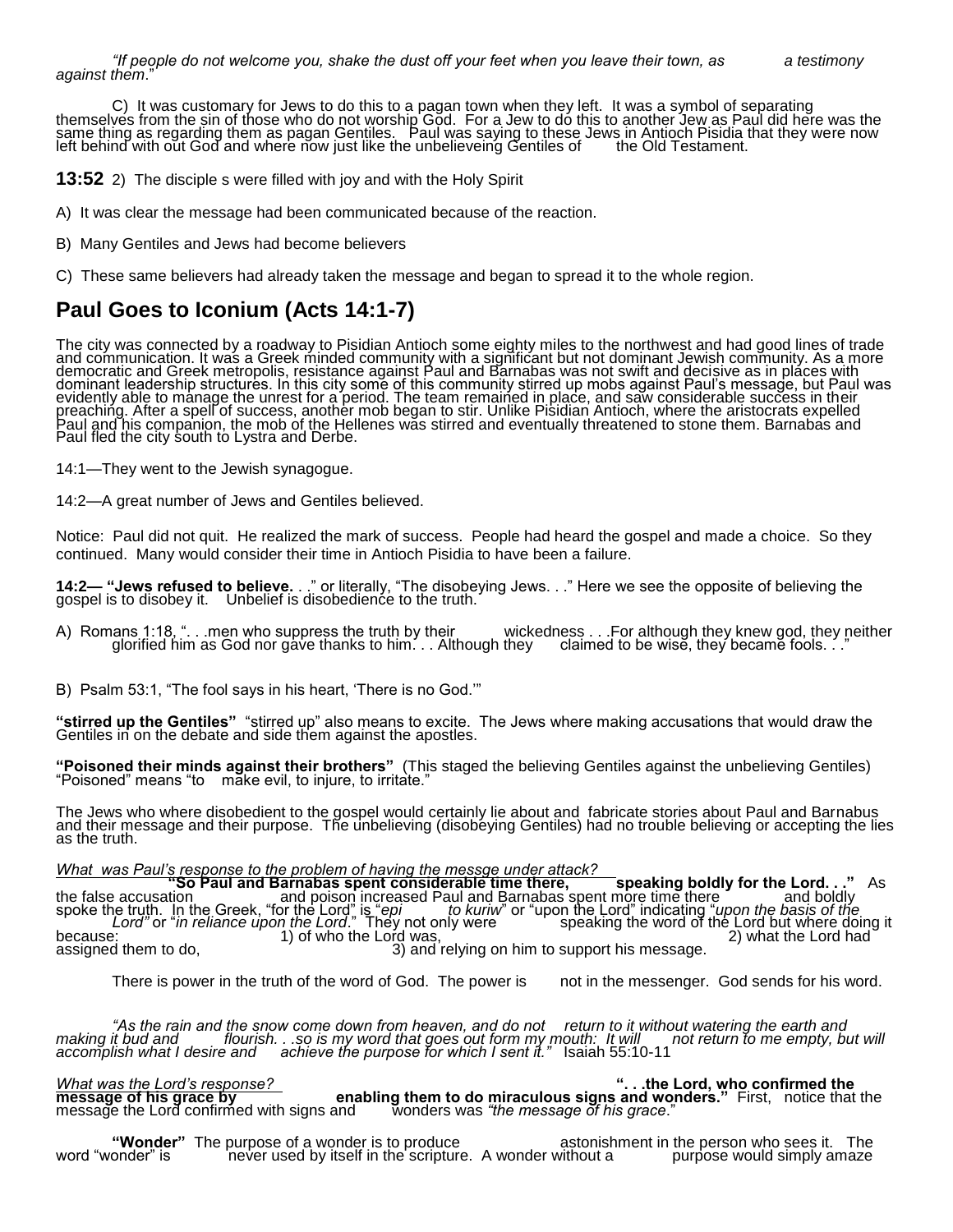people as if it were a form of entertainment. A "wonder" occurs to get attention and point you to something bigger. If there is nothing more than an amazing event that causes people to "wonder" then the scriptural purpose is not met. The word "wonder" occurs only in connection with words like "sign."

"**Sign"** which serves as an indication of the presence and working of God. The main purpose of a sign is that they are a pledge of something beyond themselves. They say that the  $\hskip10mm$  doer or the message that the sign  $\hskip10mm$ accompanies is in direct connection with a higher world. A sign confirms the message. The Example: The angels message to the shepherds was given with a sign to confirm what they were saying was true. The shepherds would find a baby in a manger, or when the shepherds found a new born baby laying in the feeding trough in a barn then they knew the words were true and that they had the right baby.

*"The things (credentials) that mark an apostle—signs, wonders, and miracles—were done among you with great perseverance."* Paul writing to the Corinthians in 2 Cor. 12:12

Points concerning signs and wonders:

1) There is no reason why God can not and will not use signs and wonders today in the appropriate situations. Signs and wonders are found from the beginning of time to the end of time and from Genesis to Revelation. To say that they do not happen today is the result of theological arrogance of secular man.

2) There is no guarantee that God has to or will use a sign or wonder at any time. That is part of what makes it a "sign" and a "wonder." The sun coming up in the morning is a demonstration of the power of God, but it is not considered a sign or a wonder. To believe that God is obligated to perform signs and wonders is presumption and sloppy theology.

3) There are times where God will not use signs and wonders because the people already have ample reason to believe. A' sign or a wonder would be worthless in helping advance the purpose of God. Example:

*" 'No, father Abraham,' he said, 'but if someone from the dead goes to them, they will repent.' 'He said to him, 'If they do not listen to Moses and the Prophets, they will not be convinced even if someone rises from the dead.' "* Luke 16:30-31

4) The power is always in the word of God and never in the sign or wonder. The purpose of the sign and wonder is always the word of Gód. Once you have accepted or rejected the word of God the need for a sign no longer exists.

14:4 **"The people of the city were divided: some sided with the Jews, others with the apostles."** Jesus had said, "Do not suppose that I have come to bring peace to the earth. I did not come to bring peace, but a sword." Mat. 10:34

14:5 The verbal persecution had become legal persecution and now it reaches an attempt at physical persecution.

#### **Paul and Barnabus move onto Lystra and Derbe**

14:8—Paul saw an man had "faith". This means the man was receptive to the gospel message. His "faith" was not in the message of healing, but in the message of salvation. Jesus nor the apostles "preached healing." They preached salvation through Jesus Christ. Salvation can be manifest in the physical body by the power of the Spirit. Hebrews 6:5 calls it "the powers of the coming age." In the coming age all will be healed.

14:11—The local people shouted in their local language and Paul did not understand until they saw the local worshippers from the local temple to Zeus coming to sacrifice to them.

14:15—Paul's message was not a scriptural message for the Jews, but an apologetic message for the heathen. This is similar to his message in Athens.

14:19—Paul is apparently killed and refers to this in 2 Corinthians12.

#### **Events Between The First Visit** (47 AD) **& The Letter** (52 AD)

| Return to Antioch in Syria                      |           | Acts 14:21  |
|-------------------------------------------------|-----------|-------------|
| Jerusalem Men Infiltrate Antioch Acts 15:1      |           |             |
| Peter is Misled                                 |           | Gal. 2:11   |
| Jerusalem Council                               | Acts 15   |             |
| Paul Goes Through Galatia again Acts 15:36-16:4 |           |             |
| Paul Meets Timothy in Lystra                    |           | Acts 16:1-3 |
| Paul Moves Through Asia                         | Acts 16:6 |             |
| Paul Goes to Philippi (Earthquake) Acts 16:11   |           |             |
| Paul Goes to Thessalonica                       | Acts 17:1 |             |
| Paul Goes to Berea                              |           | Acts 17:10  |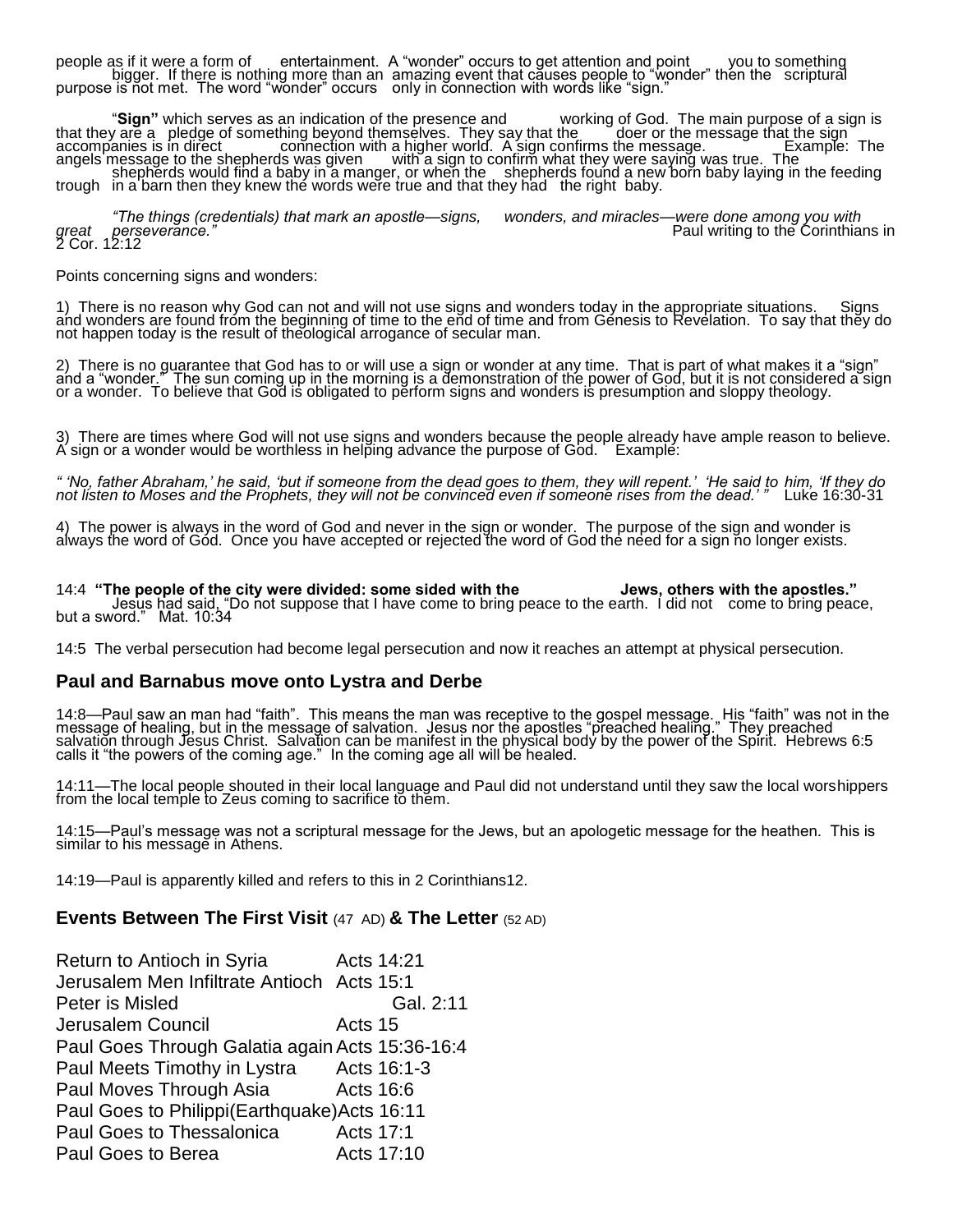Paul in Athens Acts 17:16 Paul in Corinth for Two Years Acts 18:1 -Paul Starts a church -Paul Writes 1 & 2 Thesalonians Paul Leaves for Jerusalem Acts 18:18 Paul Stops in Ephesus To Teach Acts 18:19 -Here he receives a report concerning the Galatians and writes back a letter. Paul goes onto Jerusalem Acts 18:22 Paul returns to the Antioch Church Acts 18:22

## **Judaizers**

Blood sacrifice is not salvation.

Abel was saved by faith. (Gen. 4)

Cain replaced it with his own merit and good works.

History is filled with people of:

- 1) Faith . . . . Saved by faith in Christ (Messiah)
- 2) Rituals without Reality. . .Symbolic teaching methods that have lost their meaning. Could be Jewish sacrifices, communion, etc)
- 3) Human Merit . . .Trusting in personal works to achieve God's standard of holiness (which is perfection)

The Israelites used sacrifices as:

1) An expression of their faith

2) Some simply went through a ritual with no faith to receive the grace of salvation. They believed they were saved by the institution of ritual.

3) Many developed a system of rules for the Law to produce salvation by works.

The Galatians were inspired by Judiazers to earn their salvation. The Letter to the Hebrews was an attack on those who were attempting to achieve salvation by observation of the ritual of the Jerusalem temple and animal sacrifices.

Ritual without reality is false doctrine aimed at the Jew

Human merit is false doctrine aimed at the Gentile.

Judaizers in Philippians 3:2-6:

"Dogs" - is a Greek word of reproach among Jews / Gentiles

"Evil Doers" - they did evil by coming against the gospel

"Mutilators of Flesh" - is the same word used in the LXX Septuagint) to refer to pagan religions inflicting cuts, etc. in their bodies.

Believers are said to worship in the Spirit.

Judaizers worship in the Flesh.

Judaizers depend on these elements for divine acceptance:

1) Circumcision - This was a marking that showed a person was a member of the Chosen People of Israel. This rite never had anything to do with personal salvation. Judaizers made it a prerequisite for salvation. Acts 15:1